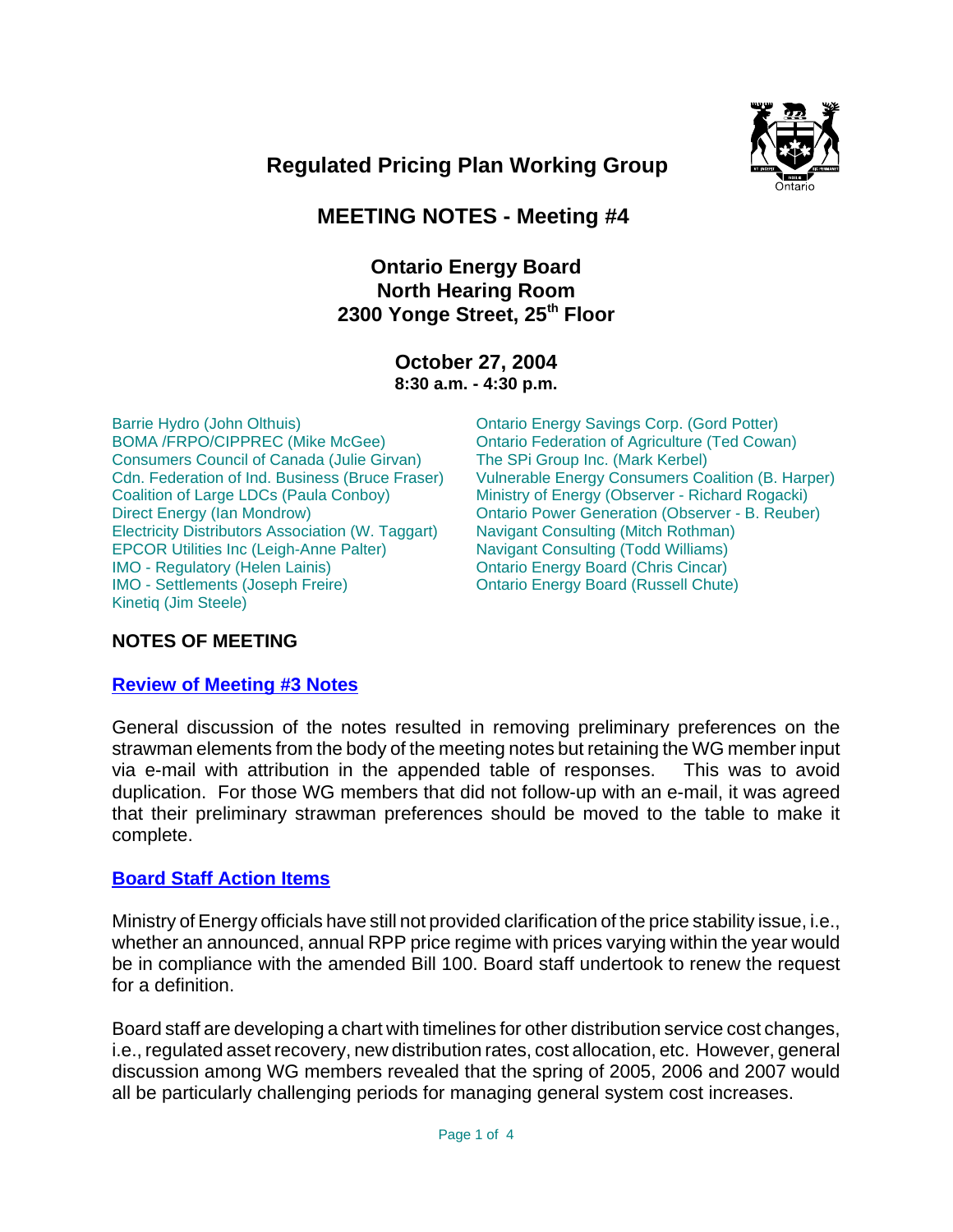### **Navigant Presentation**

Navigant distributed a slide deck for discussion of common issues around two draft strawmen: a customer acceptance model and a customer incentive model. As well, the deck led the WG through a discussion of several "elements of a strawman" issues that were left over from the previous meeting.

#### Mobility Conditions

The discussion focussed on the types of mobility issues (exit/entry to/from retailers, exit the LDC territory, moving from one LDC to another), fairness and equity, minimum exit time and prevention of gaming.

A number of WG members advanced the proposition that the RPP conditions should minimize mobility barriers. Others observed that the trade off between equity and fairness needed to be balanced against the administrative costs to ensure equitable and fair treatment of consumers. Some members observed that administrative costs of tracking consumers entry and exit in the detail required to ensure "total equitable treatment" would likely be prohibitive.

Navigant observed that a "true up" payment upon exit would be relatively easy to administer but a true up payment upon entry would be relatively difficult to administer because of the difficulty of breaking down and tracking variance account causality. Others observed that "gaming" opportunities are likely to be negligible because of the difficulty of tracking variance account balances by non-experts. Some members observed that retailers would be disadvantaged by an exit payment and that more frequent variance account true ups and re-basing was the solution to the fairness and equity issue. Another member observed that the more frequent the true ups, the easier to collect a final settlement payment. One member observed that the final bill calculation of a consumer exiting an LDC service territory is not as straight forward as assumed.

Board staff raised concerns that the terminology used in slide 6 (Mobility Models: Leaving) of the presentation could be misleading. The text implied that requiring a customer to pay what they owe in terms of the variance account was a barrier to mobility. Board staff suggested that an artificial barrier to customer mobility is more consistent with an "exit fee" and paying only the true-up that is owed was actually "neutral" in terms of mobility. Requiring the customer to pay what they owe is not an accurate reflection of an "exit fee" in terms of other jurisdictions. In those other jurisdictions (e.g., Maine), an "exit fee" is an incremental charge (beyond what is owed on the bill) which is applied to consumers that leave default supply. Board staff also suggested that Option 1, which would not require a true-up upon leaving to a retailer, could be viewed as establishing a framework to intentionally facilitate customer switching. As a result, Board staff requested that Navigant revise the slide so that it was not misleading. One WG member disagreed and felt that the slide should not be revised, as they were of the view that requiring a payment upon switching from the RPP would in fact create a practical barrier to customer mobility.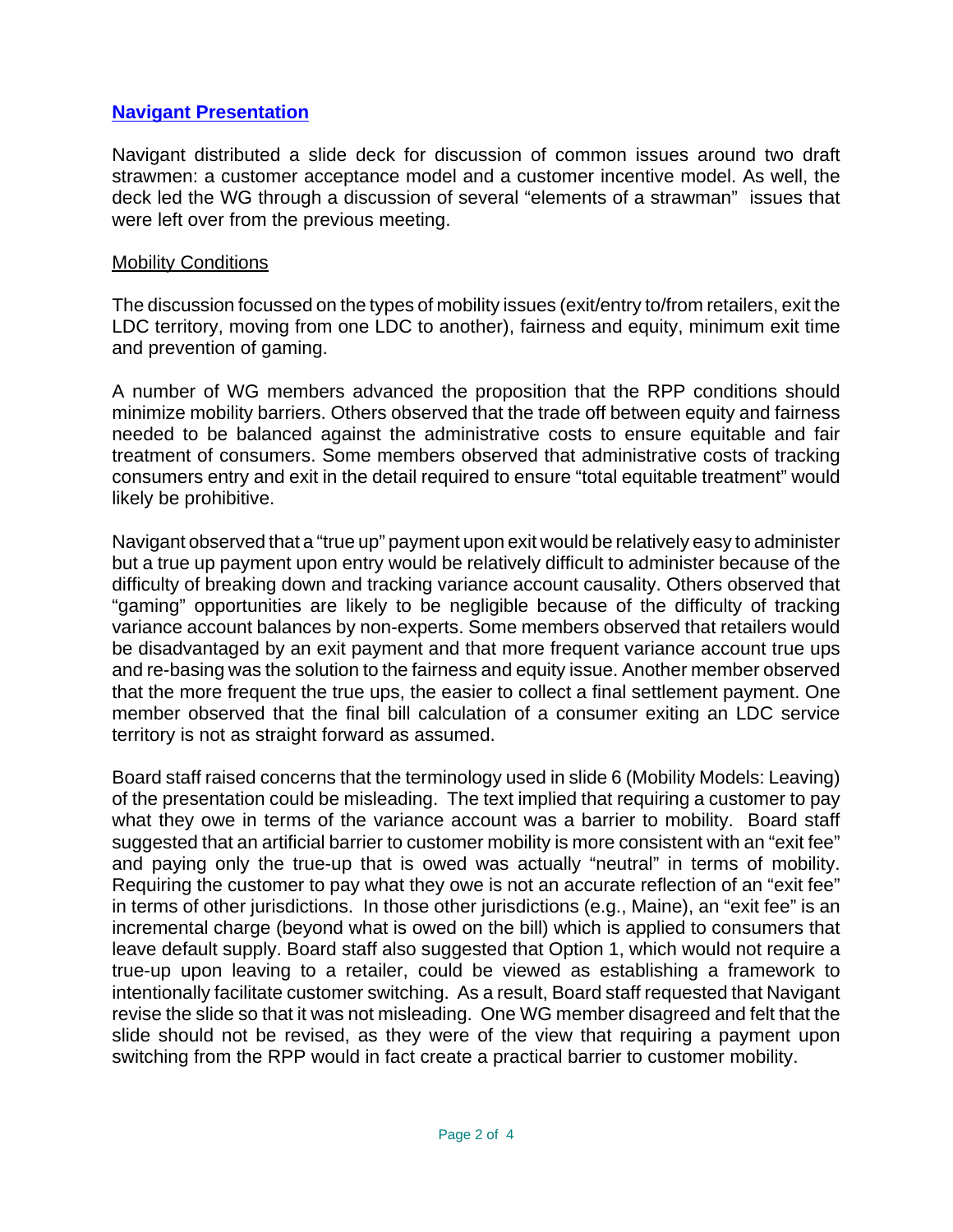A straw vote of the WG on the options for settlement of variance account balances upon exit and entry was in favour of no balance settlements for either.

Discussion about minimum exit duration as a gaming opportunity showed that the risk of gaming was thought to be minimal, primarily because of retailer exit penalties and the delay in shifting consumers from RPP to retail service. Some members also observed that section 29 of the existing statute requires LDCs to supply any consumer who requests such service. The WG agreed that there should be no minimal out time for those that exit the RPP and that retailer contract penalties were sufficient to prevent gaming. **(N.B.: The WG did not discuss the situation of consumers who opt for spot price pass through and then wish to rejoin the RPP at a later period.)**

### Unfavourable Variance

Navigant's forecast analysis demonstrates that the likelihood of an unfavourable variance account balance (unfavourable from the consumers' view) is greater than a favourable balance. This is the result of the supply risks from the regulated assets of OPG, primarily the risks of poor nuclear performance and hydraulic output variations, and other factors such as fuel price volatility, demand changes, etc..

The issue of building a "positive cushion" in the RPP price to offset the expectation of higher probabilities of the actual price exceeding the forecast price generated significant discussion. Some members advocate building a cushion to offset future true ups. Some observed that retailers may have an advantage if credits from over collection were foregone; others observed that consumers do not consider potential credits but only the direct charges for supply when making a retail/RPP decision. Some suggested that a 1% annual upward bias would be sufficient to cushion consumer variance recovery shock.

The WG recognized that the model-based analysis was a useful representation of likely "real world" outcomes. The WG noted that even if the market price forecast and RPP price setting were based on an expectation of "zero variance" there was a significant probability of unfavourable balances accumulating. To address the propensity of actual market outcomes to result in unfavourable variances for consumers, the WG suggested that the RPP be set to account for this propensity and to offset the financial impacts of unfavourable variances.

## Model Strawmen

Navigant presented two composite strawmen to motivate discussion of the specific elements that might be required in an RPP for conventional meters. The purpose of the two strawmen was to illustrate the possible components of a decision strawman and the impact on variance account balances of several statistically representative model runs. Navigant's presentation materials show the detailed analysis. A separate strawman for "smart meters" will be presented at a later meeting.